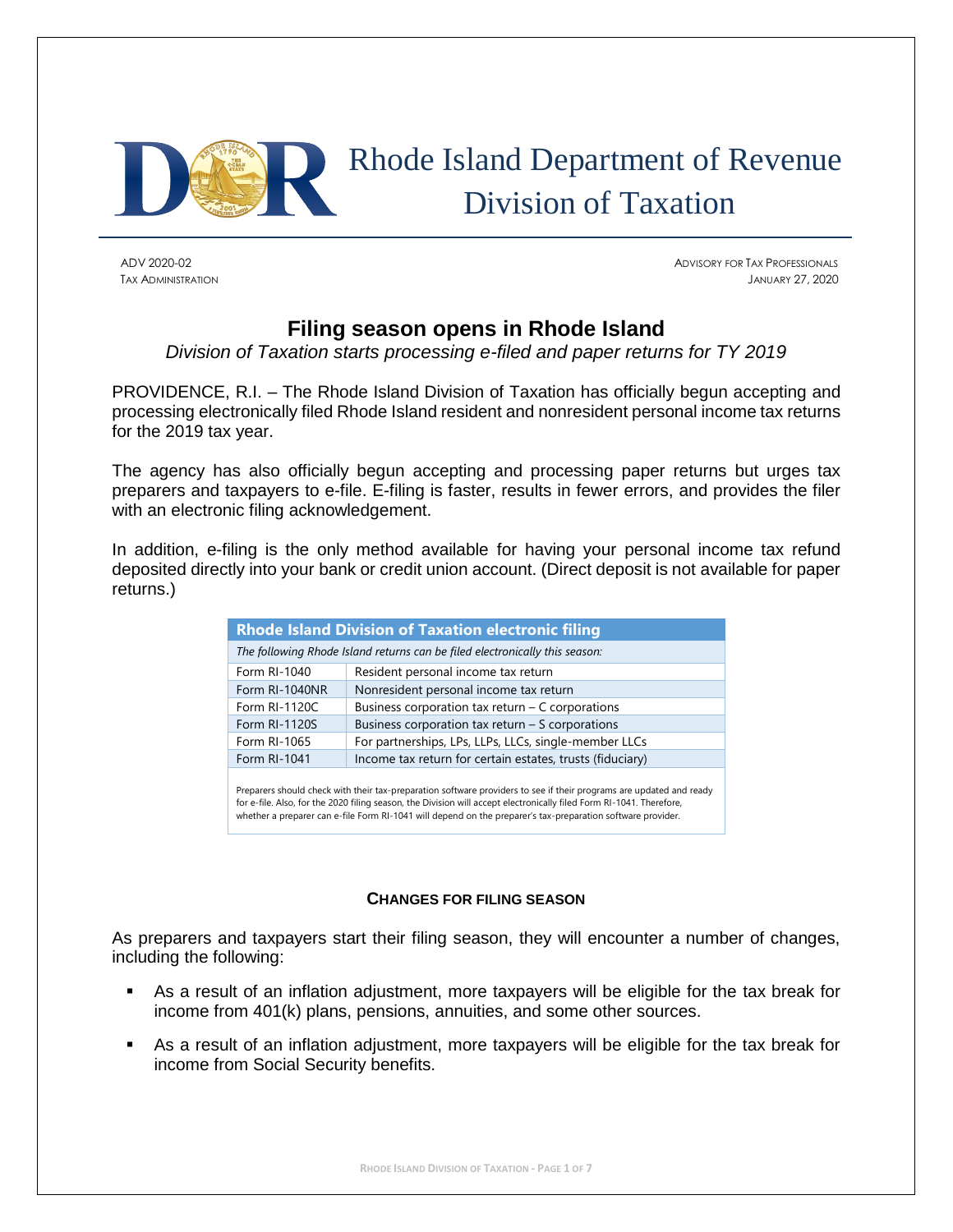- An increase in the statewide property-tax relief credit (Form RI-1040H).
- A filing deadline of April 15, 2020.

Overall, the Division expects to receive and process more than 650,000 resident and nonresident personal income tax returns this year.

#### **FIGHTING TAX FRAUD**

The Internal Revenue Service, state tax agencies, and the tax preparation industry have joined forces to form the Security Summit, working in partnership to combat tax refund fraud, fraudulent tax returns, and identity theft-related fraud.

The Security Summit is working with tax preparation software providers and others to fight

## HIGHI IGHTS

- Filing season officially began today, Monday, January 27, 2020, for Rhode Island personal income tax returns.
- Filing season also began today for many
- **EXECUTE:** Filing deadline is Monday, March 16, 2020, for many S corporations, partnerships, and others.
- Filing deadline is Wednesday, April 15, 2020, for personal income tax returns – and for income tax returns of many C corporations, estates, and trusts.

fraud. Enhanced security measures, in place to protect taxpayers' personal information and to combat fraud, have in some cases increased the time it takes many states to process and issue refunds, especially if back-up documentation is called for to support certain items of income or expense.



 $\overline{\phantom{a}}$ 

The Rhode Island Division of Taxation asks your patience as Rhode Island and many other states implement enhanced efforts to safeguard taxpayer dollars, combat tax refund fraud, and protect your personal information.

The Division this filing season will take the time necessary to review and verify the information on all tax returns to make sure that the right refund goes to the right person.

Tax preparers and taxpayers can help in the fight against fraud by filing electronically and using direct deposit, which is the most secure and effective way to receive a refund.<sup>1</sup>

## **FILING TIPS FOR ALL RETURNS**

The Division urges taxpayers to gather and organize their financial records for 2019 to assist in the preparation of complete and accurate returns. Those claiming certain tax credits should be prepared to provide supporting documentation:

Because the earned income credit is intended for those who have earned income (and who meet certain other requirements), those claiming the credit need to have *bona fide* 

<sup>1</sup> Last year, the Division issued 498,221 refunds totaling \$332.84 million, for an average of \$668.06 per return. (Refund data is for calendar year 2019, through December 30, is for all tax years, includes interest, and is after offsets.)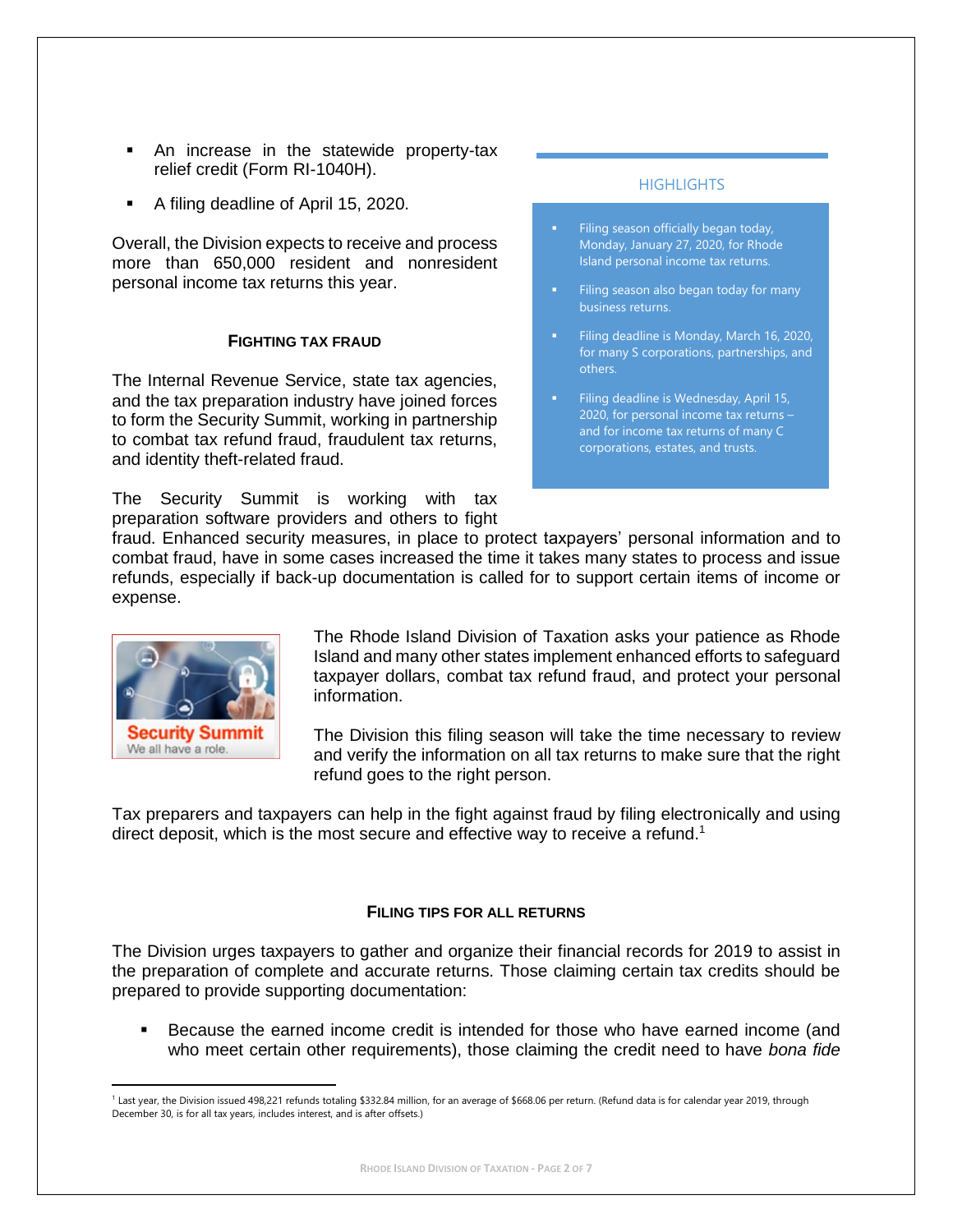documentation showing the source(s) of their earned income, such as Form W-2 wage statements.

- Because the statewide property-tax relief credit (Form RI-1040H) is generally intended for those who own or rent local property (and who meet certain other requirements), those claiming the credit need to have *bona fide* documentation showing that they paid local property tax, or paid rent to a landlord that paid local property tax.
- **EXE** According to the Tax Preparers Act of 2013, preparers must exercise due diligence when preparing Rhode Island personal income tax returns involving the earned income credit and property-tax relief credit.<sup>2</sup>
- To facilitate accurate processing of the return (and any related refund), be consistent from year to year with the names on the return. For example, if the taxpayer's first name is Michael, don't use "Michael" one year on the return, and "Mike" on the next year's return – use "Michael" both years.

The Division of Taxation urges taxpayers and preparers to make sure that a Rhode Island personal income tax return includes a properly

 $\overline{\phantom{a}}$ 

**Where's my refund?**

Beginning in February, the Rhode Island Division of Taxation will regularly update its online "Where's My Refund?" tool: **<https://www.ri.gov/taxation/refund/>**

The tool is a handy way to find out the status of your Rhode Island personal income tax refund.

and accurately completed Schedule W – if the taxpayer had Rhode Island personal income tax withheld last year from a paycheck, a pension, or other such source of income.

The Division also urges filers to remember to include their Social Security number (or ITIN). If a filer is married, the filer should include the Social Security number (or ITIN) of the spouse, too. Also, don't forget to complete and include the Schedule E with your return. Schedule E is required whether you are single or married, resident or nonresident. Also, Schedule E is required even if you have no dependents.

When making a payment, taxpayers should be sure to include a payment voucher. For those using tax software, vouchers can be printed out along with a copy of the return. Vouchers are also [on the Division website.](http://www.tax.ri.gov/forms/2019/Income/2019%20RI-1040V_m.pdf)

#### **FILING TIPS FOR PAPER RETURNS**

For those who file paper returns, the Division urges the use of tax preparation software so that the resulting return can be filed with a two-dimensional barcode. Paper returns with 2-D barcodes typically process more effectively and efficiently and result in fewer errors.

<sup>&</sup>lt;sup>2</sup> The Act is codified at Rhode Island General Laws § 44-68-1 *et seq.*, and describes duties, responsibilities, and penalties that apply to preparers. The Act also says that paid preparers must sign – and include their IRS-issued preparer tax identification number (PTIN) – on all returns prepared and filed with the Division of Taxation.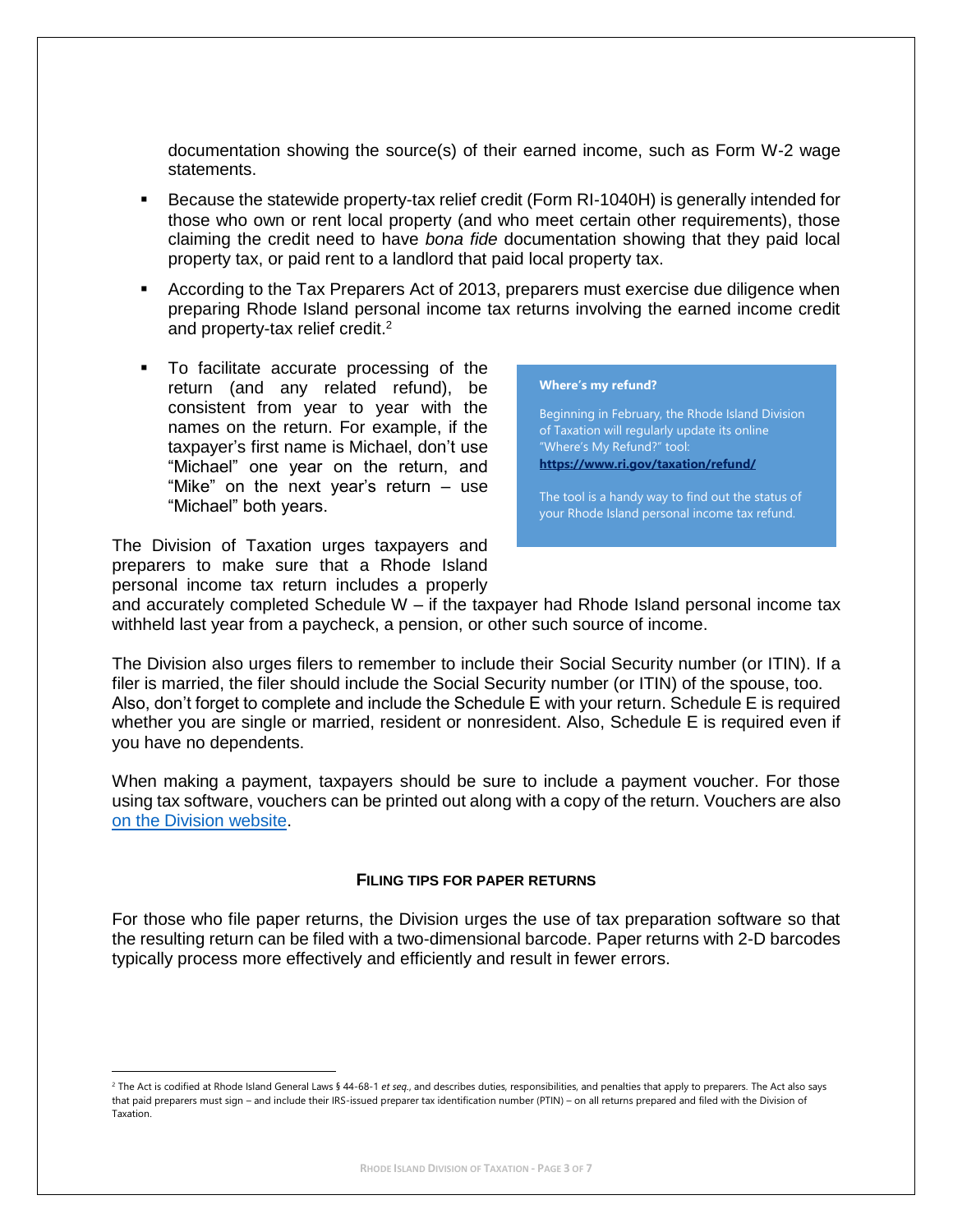Following are some tips for paper filers:

- Avoid using staples when preparing paper returns for mailing because staples delay processing. Instead of using staples or sticky tape to bind tax return documents together prior to mailing, use binder clips, paper clips, or rubber bands – all of which can be quickly removed by Division staff during the processing of the return.
- Sign and date your return.
- **EXEDENT** Include with your return any Form W-2 wage statements.
- **.** If you had any Rhode Island income tax withheld last year (from a job, a pension, or other source of income), don't forget to accurately complete your return's Schedule W and include it in your mailing.
- Remember to include a completed Schedule E with your return.
- **EXE** Remember to enter the number of exemptions in the boxes provided on your return.
- Include all pages of the return.
- Use a standard-size envelope.
- Keep folding of the return to a minimum, to ease in processing.
- **.** Include with the return only the required documents as shown in the instructions. (For example, do not include birth certificates.)
- Check the correct box for your "filing status."

## **FORMS AND INSTRUCTIONS**

Many Rhode Island personal income tax forms, instructions, and related schedules and other materials are now available [online at the Division of Taxation website.](http://www.tax.ri.gov/taxforms/personal.php) The latest business forms, covering the 2019 tax year, are also on the Division website. (See highlight on screenshot below.) Click [here](http://www.tax.ri.gov/taxforms/) to view. To order forms by mail, call (401) 574-8970, or email: [tax.forms@tax.ri.gov.](mailto:tax.forms@tax.ri.gov)

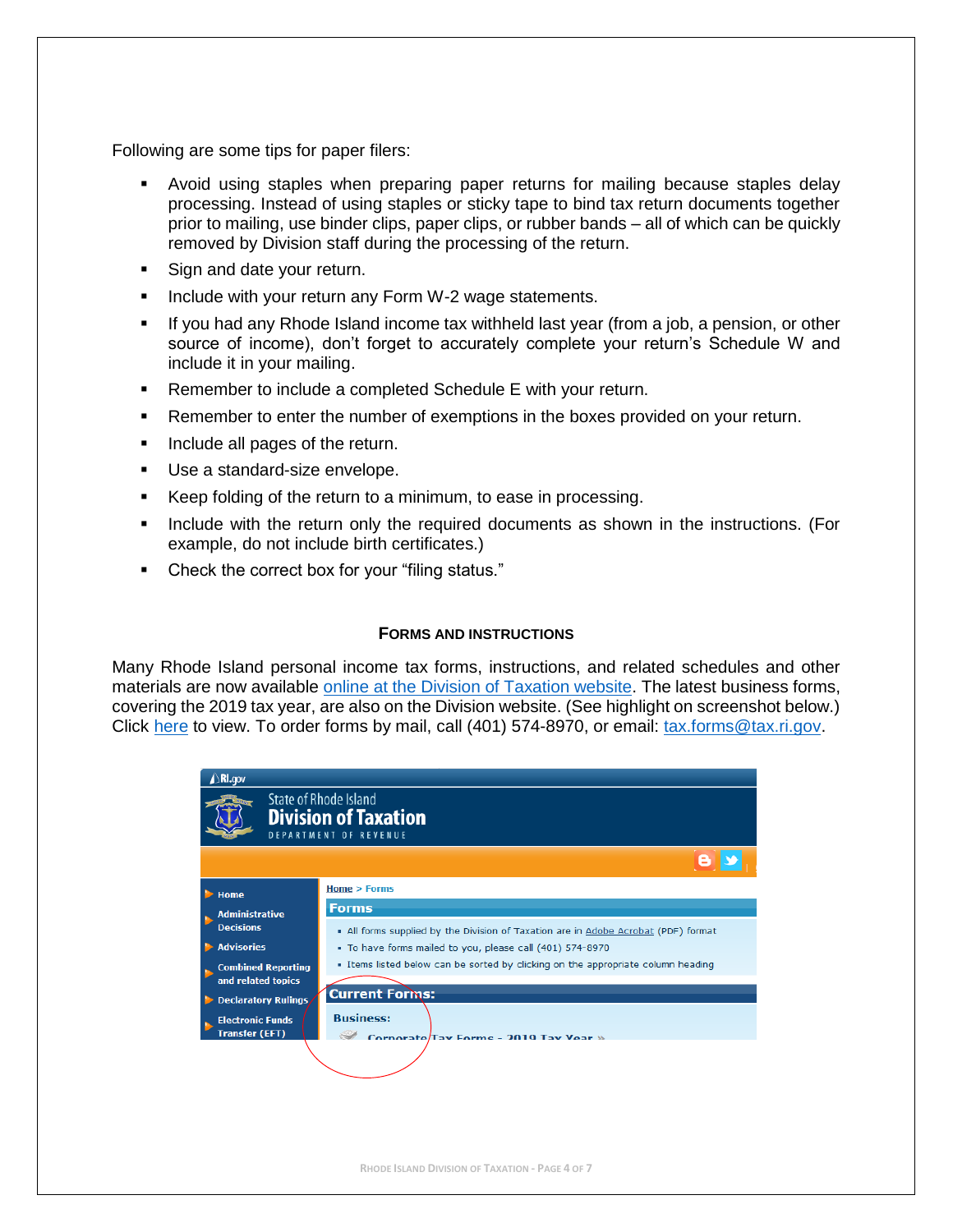## **CONTACTING THE DIVISION OF TAXATION**

There are a number of convenient ways to directly reach the Division regarding your Rhode Island personal income tax return or refund. Email the Division using the following address: [Tax.Assist@tax.ri.gov.](mailto:Tax.Assist@tax.ri.gov)

You may also call the Division at (401) 574-8829 (choose option # 3), or visit the Division's office on the first floor of the Powers Building, at One Capitol Hill, diagonally across from the Smith Street entrance of the State House.

The Division is typically open to the public from 8:30 a.m. to 3:30 p.m. business days. However, keep in mind that the number of visits and phone calls increases during filing season. For a complete listing of contact information for the Division of Taxation, [use the "Contact Us" section](http://www.tax.ri.gov/contact/)  [of the website.](http://www.tax.ri.gov/contact/)

## **FINDING A TAX PREPARER**

Although the Rhode Island Division of Taxation does not prepare tax returns for 2019 on a walkin basis, many certified public accountants, enrolled agents, public accountants, and other preparers are available throughout the state.

WIRS

The [Internal Revenue Service website includes information on choosing](https://www.irs.gov/tax-professionals/choosing-a-tax-professional)  [a tax professional,](https://www.irs.gov/tax-professionals/choosing-a-tax-professional) as well as a public directory of certain tax professionals to help taxpayers determine return preparer credentials and qualifications. The directory is a searchable, sortable database with the name, city, state, and ZIP code of credentialed return preparers.

## **FREE TAX ASSISTANCE**

Many locations in Rhode Island will prepare personal income tax returns -- and property-tax relief claims on Form RI-1040H -- all at no charge for eligible taxpayers. To find a volunteer tax preparation site near you – including its location, hours, and dates of operation:

- Call the United Way of Rhode Island's helpline at 211.
- Call the VITA program toll-free at 1-800-906-9887.
- Call the AARP Tax-Aide program toll-free at 1-888-227-7669.

For more information, see [the IRS website,](https://www.irs.gov/individuals/free-tax-return-preparation-for-you-by-volunteers) which includes links for finding nearby volunteer tax preparation sites. (For federal income tax information or assistance directly from the IRS, see the [IRS website](https://www.irs.gov/) or call 1-800-829-1040.)

## **FREE FILE**

You may qualify to prepare and file your federal and Rhode Island resident personal income tax returns online at no charge. The Division of Taxation website includes a listing of Free File offerings. To view, click [here.](http://www.tax.ri.gov/misc/efile.php) The offerings include links to the Free File partners' websites.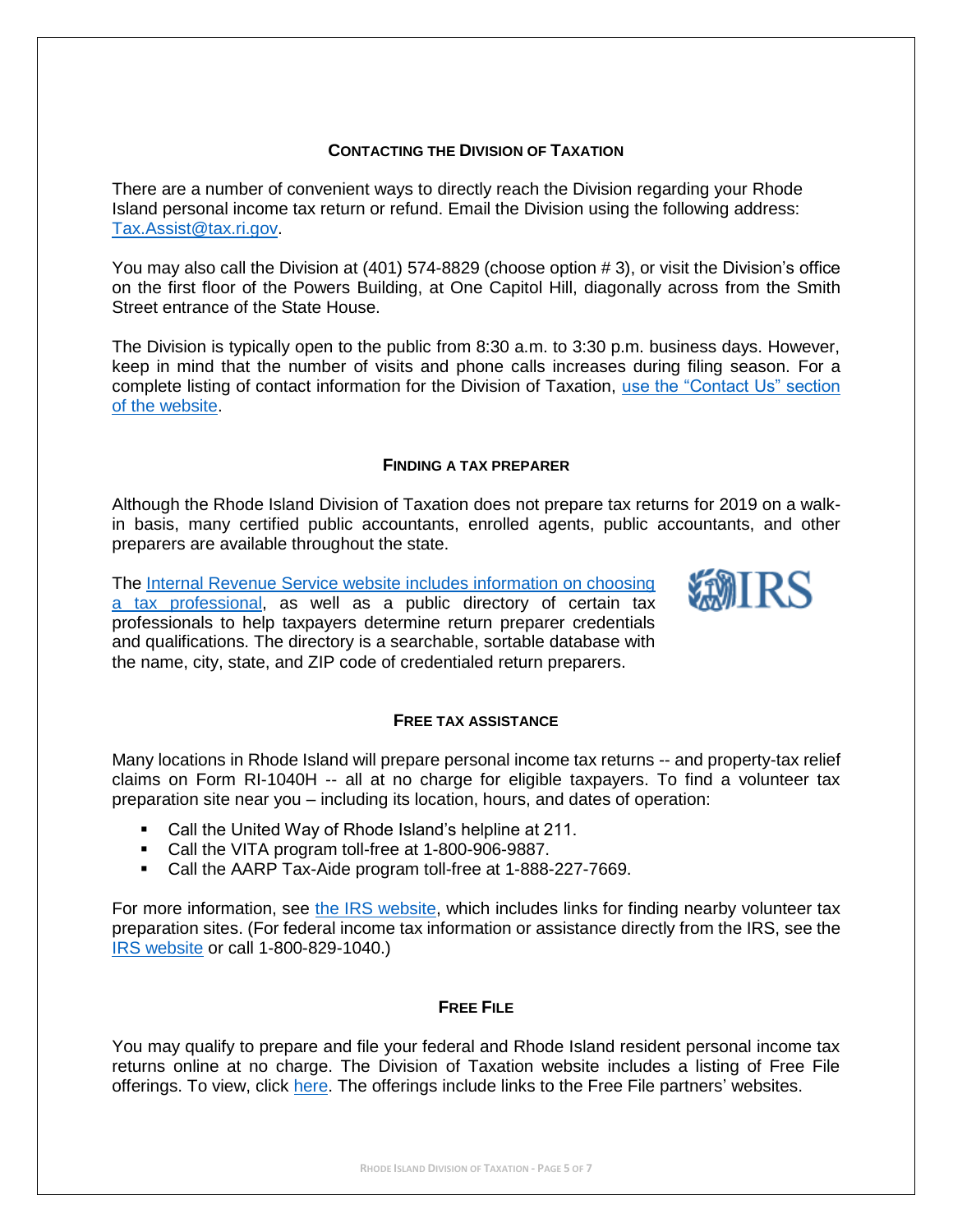#### **FILING DEADLINE: WEDNESDAY, APRIL 15, 2020**

The normal April 15 filing deadline will fall on a Wednesday this year. On April 16, Emancipation Day will be observed by Washington, D.C. However, Emancipation Day is not a factor this year for purposes of the filing deadline for Rhode Island personal income tax returns and payments.

Thus, the Rhode Island filing deadline this year is Wednesday, April 15, 2020. All resident and nonresident Rhode Island personal income tax returns and related payments for tax year 2019 must be e-filed or postmarked on or before 11:59 p.m. on April 15, 2020.

| <b>Tuesday</b> | Wednesday                         | <b>Thursday</b>                                                 |
|----------------|-----------------------------------|-----------------------------------------------------------------|
| April 14, 2020 | April 15, 2020<br>Filing deadline | April 16, 2020<br><b>Emancipation Day</b><br>(Washington, D.C.) |

(Six-month extensions are allowed, but they are extensions of the time to file, not of the time to pay.)

#### **BUSINESS FILERS**

The Division of Taxation has also officially begun accepting and processing electronically filed business returns on Form RI-1065, Form RI-1120C, and Form RI-1120S, and e-filed income tax returns for certain estates and trusts on Form RI-1041. (Whether a preparer can e-file Form RI-1041 will depend on the preparer's tax-preparation software provider.)

In addition, the Division has officially begun accepting paper-filed business returns. The Division reminds business filers of the change in original and extended due dates which first applied in the 2017 filing season. For example, calendar-year C corporations that formerly filed in March now file in April. Calendar-year partnerships that formerly filed in April now file in March.

| <b>Entity/tax type</b>                                                                                                                                               | <b>Form</b>     | <b>Due date</b> |  |  |
|----------------------------------------------------------------------------------------------------------------------------------------------------------------------|-----------------|-----------------|--|--|
| Corporate income tax                                                                                                                                                 | <b>RI-1120C</b> | April 15, 2020  |  |  |
| Public service gross earnings tax                                                                                                                                    | T-72            | April 15, 2020  |  |  |
| Bank excise tax                                                                                                                                                      | T-74            | April 15, 2020  |  |  |
| Insurance gross premiums tax                                                                                                                                         | $T - 71$        | April 15, 2020  |  |  |
| Individual income tax*                                                                                                                                               | RI-1040         | April 15, 2020  |  |  |
| Single-member LLC**                                                                                                                                                  | RI-1065         | April 15, 2020  |  |  |
| Income tax of trust, estate                                                                                                                                          | RI-1041         | April 15, 2020  |  |  |
| * Includes nonresident returns on Form RI-1040NR.<br>** Single-member limited liability company (SMLLC) uses same due date and extended due date as its owner. Table |                 |                 |  |  |

assumes owner is calendar-year individual.

The March filing deadline for certain pass-through entities is normally March 15, but that falls on a Sunday this year. Therefore, the deadline will move automatically to the next business day: Monday, March 16, 2020.